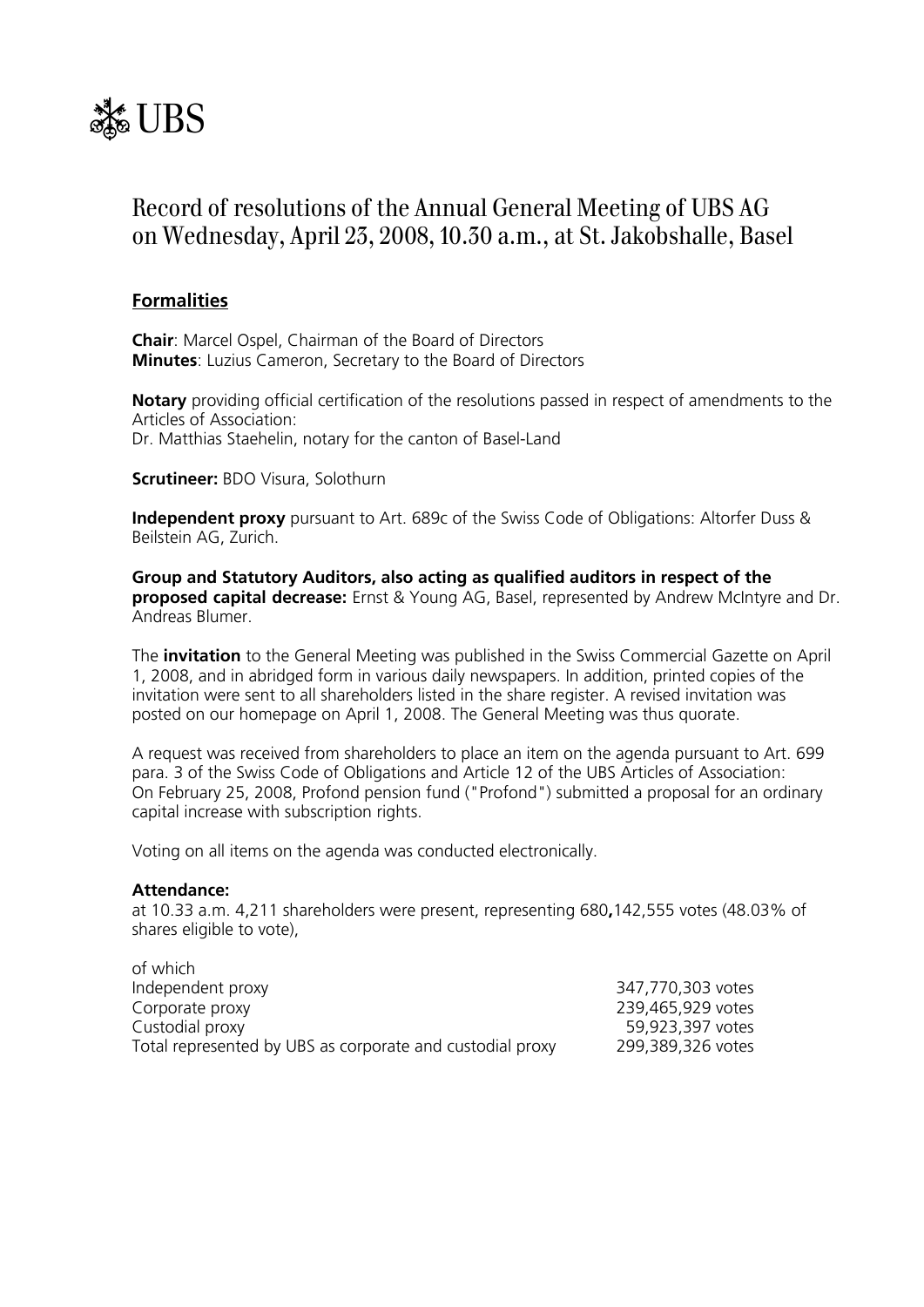# **Agenda item 1 Annual Report and Group and Parent Company Accounts for the 2007 financial year Reports of the Group and Statutory Auditors**

The Board of Directors proposed that the Annual Report and the Group and Parent Company Accounts for the 2007 financial year be approved. The Chair stated that Ernst & Young AG as Group and Statutory Auditors proposed without

qualification that the Group and Parent Company accounts be approved.

Prior to the discussion Marcel Rohner commented on UBS's 2007 financial results. Following this Rolf A. Meyer explained the remuneration concept and outlined the most important decisions in 2007. Finally the Chair gave reasons for the decision to postpone granting discharge to the members of the Board of Directors and the Group Executive Board to a later date.

The very lengthy discussion period was dominated by repeated questions regarding the unacceptable nature of the 2007 financial statements and the accountability of the chairman and the members of the Board of Directors for the poor results. Objections were raised with regard to the bank's remuneration and bonus payments, especially for top management. The question was posed whether it was legal to postpone granting discharge to the members of the Board of Directors. Various parties also recommended that support should not be given to Peter Kurer's election as chairman of the Board of Directors. Some comments related to the shareholder report published on April 21, 2008 on the analysis conducted by the Swiss Federal Banking Commission, which examined the positions entered into until December 31, 2007 and the losses these positions incurred on the US subprime mortgage market.

The Annual General Meeting approved the Annual Report and the Group and Parent Company Accounts for the 2007 financial year, with the vote being as follows:

| Votes cast            | 677,967,960 |
|-----------------------|-------------|
| Absolute majority     | 338,983,981 |
| <b>Votes in favor</b> | 643,944,824 |
| <b>Votes against</b>  | 18,255,076  |
| Abstentions           | 15,768,060  |

# **Agenda item 2 Appropriation of annual result**

The Board of Directors proposed that the loss for the 2007 financial year of CHF 4,251 million as per the Parent Bank's Income Statement be offset against the other reserves and that no cash dividend be paid out for the 2007 financial year. However, the Extraordinary General Meeting of February 27, 2008 authorized the Board of Directors to issue up to 103.7 million new shares to replace the cash dividend for the 2007 financial year with a stock dividend.

UBS's positions in its own shares held as at the cut-off date are not entitled to a stock dividend.

Following a short discussion, the General Meeting approved the proposal of the Board of Directors, the vote being as follows: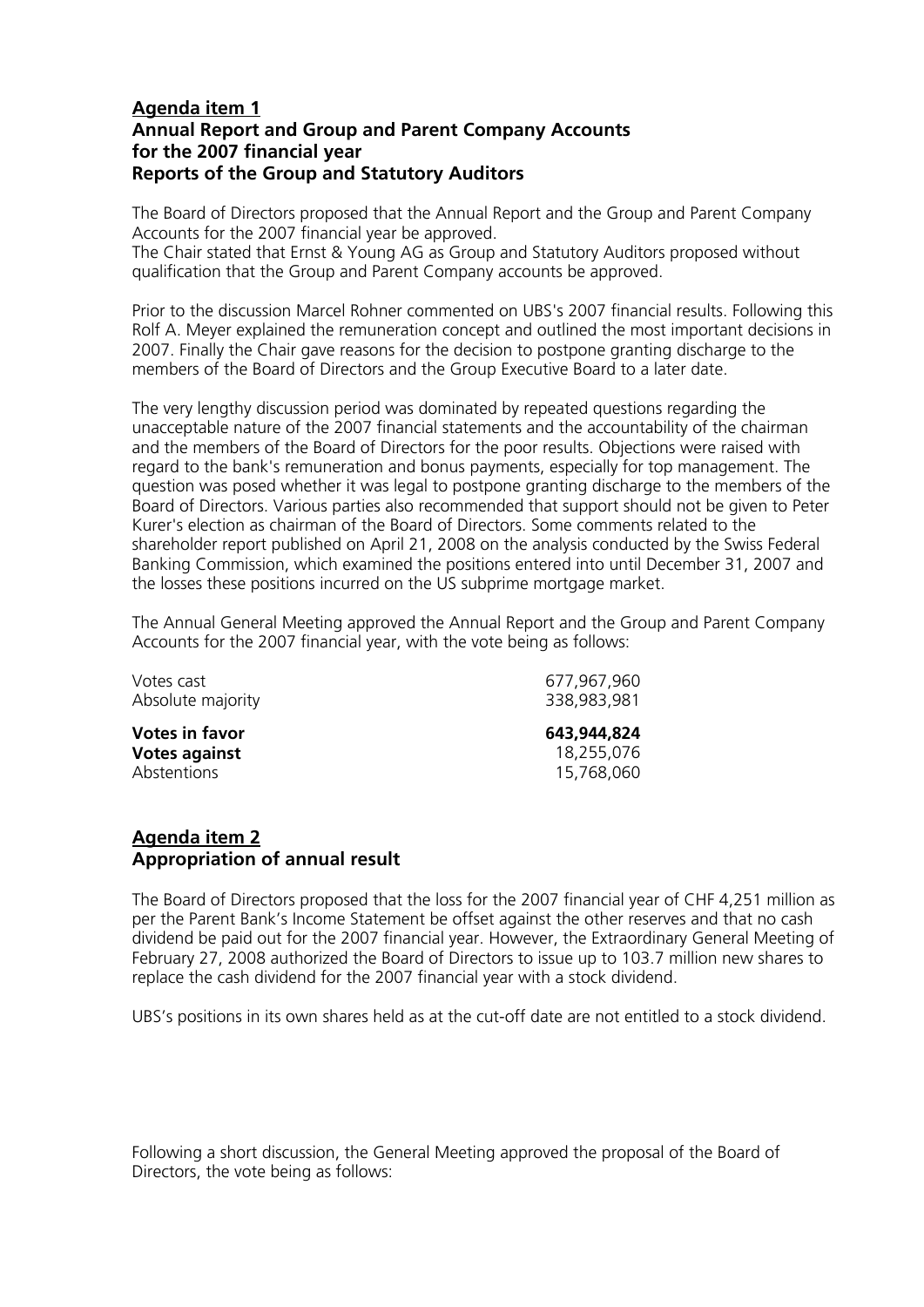| Votes cast            | 677,817,983 |
|-----------------------|-------------|
| Absolute majority     | 338,908,992 |
| <b>Votes in favor</b> | 661,239,506 |
| <b>Votes against</b>  | 8,859,210   |
| Abstentions           | 7,719,267   |

# **Agenda item 3.1 Reduction of the term of office of members of the Board of Directors from three years to one year (Article 19, para. 1 of the Articles of Association)**

The Board of Directors proposed reducing the term of office of members of the Board of Directors from the current three years to one year, and amending Article 19, para. 1 of the Articles of Association accordingly.

The proposed revised version of Article 19, para. 1 would read:

 The term of office for members of the Board of Directors is one year, with the interval between two Annual General Meetings being deemed a year for this purpose.

One shareholder proposed leaving Article 19 of the Articles of Association unchanged in its current form and supplementing it with a new para. 3, which would enable and govern the dismissal of Members of the Board of Directors under the following conditions:

The Board of Directors must ensure that – in the event that a member of the Board of Directors is dismissed – the number of Board members does not fall below the minimum stipulated in Article 18 of the Articles of Association.

The Board member nominated for dismissal must be entered by name as an item on the agenda.

The Board of Directors did not agree to this proposal, but instead accepted it as a counterproposal to the Board of Director's proposal as outlined under agenda item 3.1. Agreement with the Board of Director's proposal would simultaneously constitute a rejection of the shareholder's counter-proposal.

The General Meeting approved the Board of Director's proposal:

| Votes cast            | 677,452,735 |
|-----------------------|-------------|
| Absolute majority     | 338,726,368 |
| <b>Votes in favor</b> | 661,174,832 |
| Votes against         | 14,066,626  |
| Abstentions           | 2,211,277   |

The result was certified by the notary, Mr. Staehelin.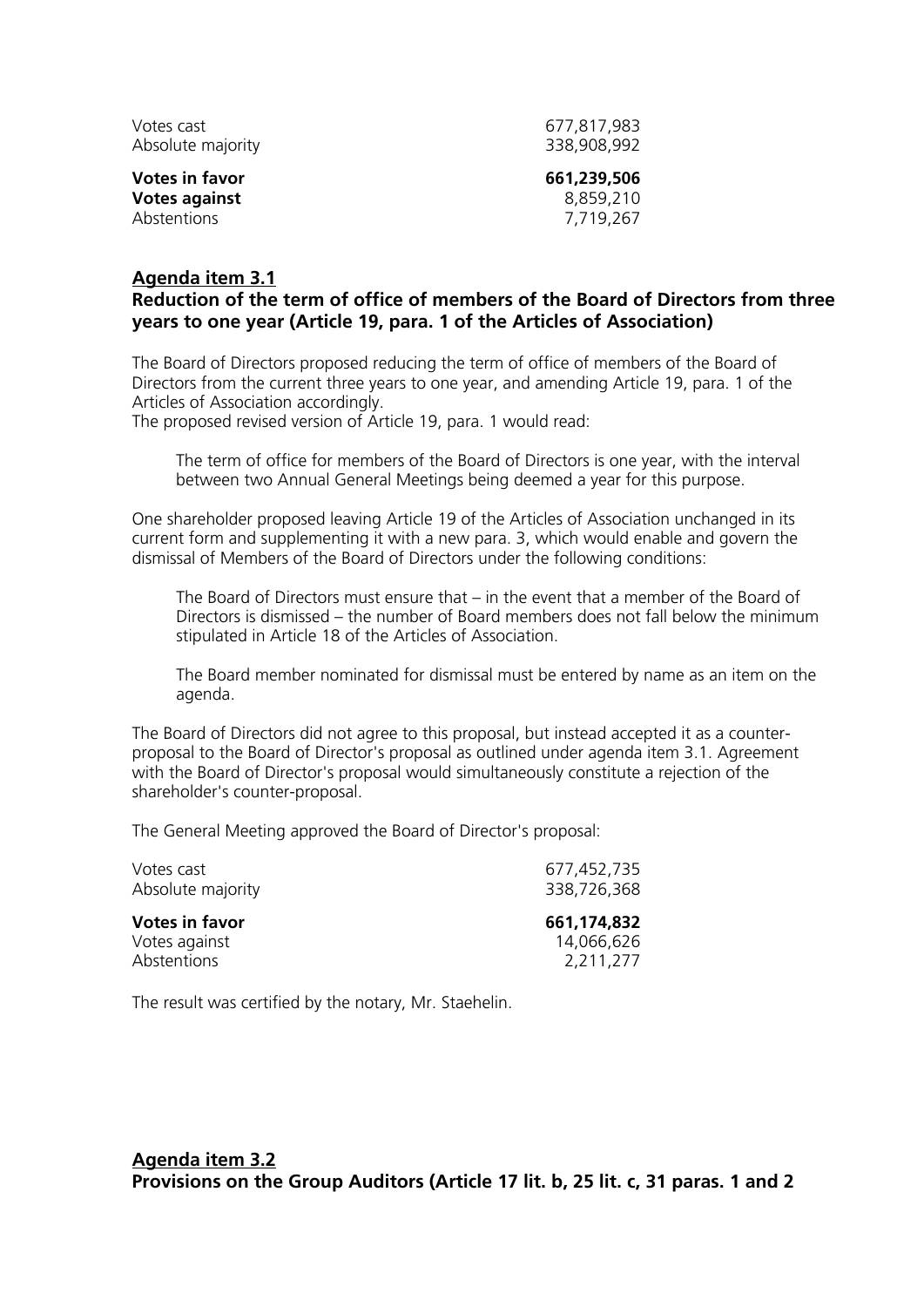# **and Title D of the Articles of Association)**

A partial revision of the Swiss Code of Obligations came into force on January 1, 2008. As part of this revision, the distinction between Statutory Auditors and Group Auditors was abolished. Instead, the consolidated financial statements of Swiss joint stock corporations and the group accounts must be checked by a single auditor. The Board of Directors recommended deleting all references to the Group Auditors in the Articles of Association and amending Article 17 lit. b, 25 lit. c, 31 paras. 1 and 2 and Title D of the Articles of Association, as projected on the screen, as outlined below:

Article 17 lit. b

b) to elect the members of the Board of Directors and the Auditors

Article 25 lit. c

c) consideration of the reports compiled by the Auditors on the annual financial statements.

Article 31 paras. 1and 2 An auditing company subject to governmental supervision as required by law is to be appointed as Auditors. The shareholders in the General Meeting shall elect the Auditors for a term of office of one year. The rights and duties of the Auditors are determined by the provisions of the law.

Title D Corporate bodies D. Auditors

The General Meeting approved the Board of Director's proposal:

| Votes cast<br>Absolute majority | 674,215,210<br>337,107,606 |
|---------------------------------|----------------------------|
| <b>Votes in favor</b>           | 663,316,824                |
| <b>Votes against</b>            | 4,646,035                  |
| <b>Abstentions</b>              | 6,252,351                  |

The result was certified by the notary, Mr. Staehelin.

**Agenda item 4 Elections Agenda item 4.1 Re-election of Board Members** 

#### **4.1.1. Marcel Ospel**

As previously announced, on March 31, 2008 the Chairman of the Board decided not to stand for re-election. Thus agenda item 4.1.1 no longer applied.

# **Proposal from a shareholder**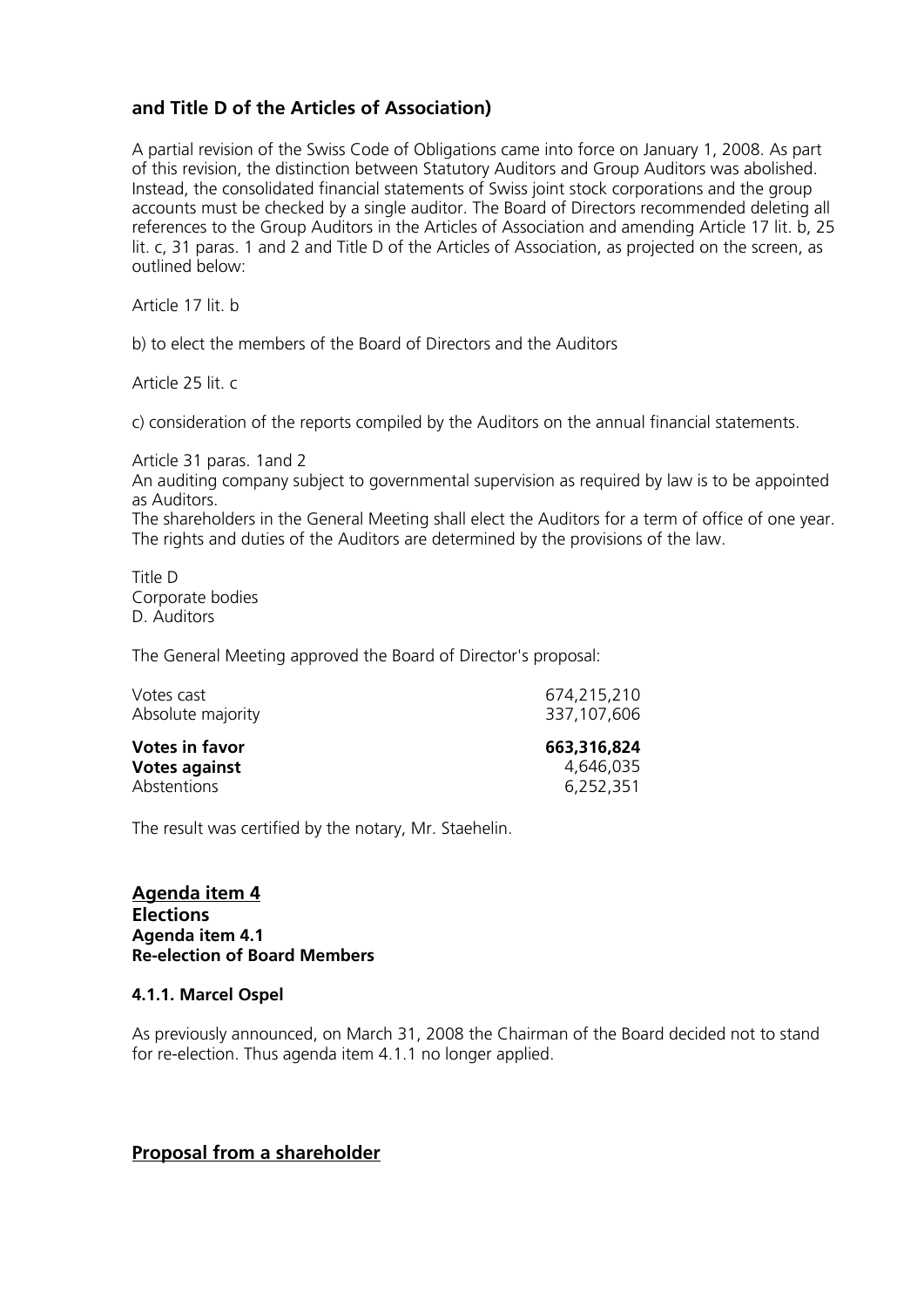# **Convening of an Extraordinary General Meeting**

One shareholder proposed convening an Extraordinary General Meeting within three months to address the following issues:

 Dismissal of Board members; and Election of new Board members

At the same time, it was proposed that agenda item 4.2 should be postponed to the Extraordinary General meeting.

The Chair put this proposal to the General Meeting for a vote. The Board of Directors recommended that the proposal be rejected.

The General Meeting rejected the shareholder's proposal, the vote being as follows:

| Votes cast           | 676,867,373 |
|----------------------|-------------|
| Absolute majority    | 338,433,687 |
| Votes in favor       | 16,211,302  |
| <b>Votes against</b> | 539,843,451 |
| Abstentions          | 120,812,620 |

### **4.1.2. Peter Voser**

The Board of Directors proposed that Peter Voser, whose term of office was due to expire at the General Meeting, be elected for another year as non-executive member of the Board of Directors.

No further comment was made on the proposal. The General meeting approved **Peter Voser**, the vote being as follows:

| Votes cast            | 676,936,041 |
|-----------------------|-------------|
| Absolute majority     | 338,468,021 |
| <b>Votes in favor</b> | 641,932,766 |
| <b>Votes against</b>  | 26,433,787  |
| <b>Abstentions</b>    | 8,569,488   |

#### **4.1.3. Lawrence A. Weinbach**

The Board of Directors proposed that Lawrence A. Weinbach, whose term of office was due to expire at the General Meeting, be elected for another year as non-executive member of the Board of Directors.

No further comment was made on the proposal. The General Meeting approved **Lawrence A. Weinbach**, the vote being as follows:

| Votes cast<br>Absolute majority | 676,880,640<br>338,440,321 |
|---------------------------------|----------------------------|
| <b>Votes in favor</b>           | 613,148,058                |
| <b>Votes against</b>            | 30,412,170                 |
| Abstentions                     | 33,320,412                 |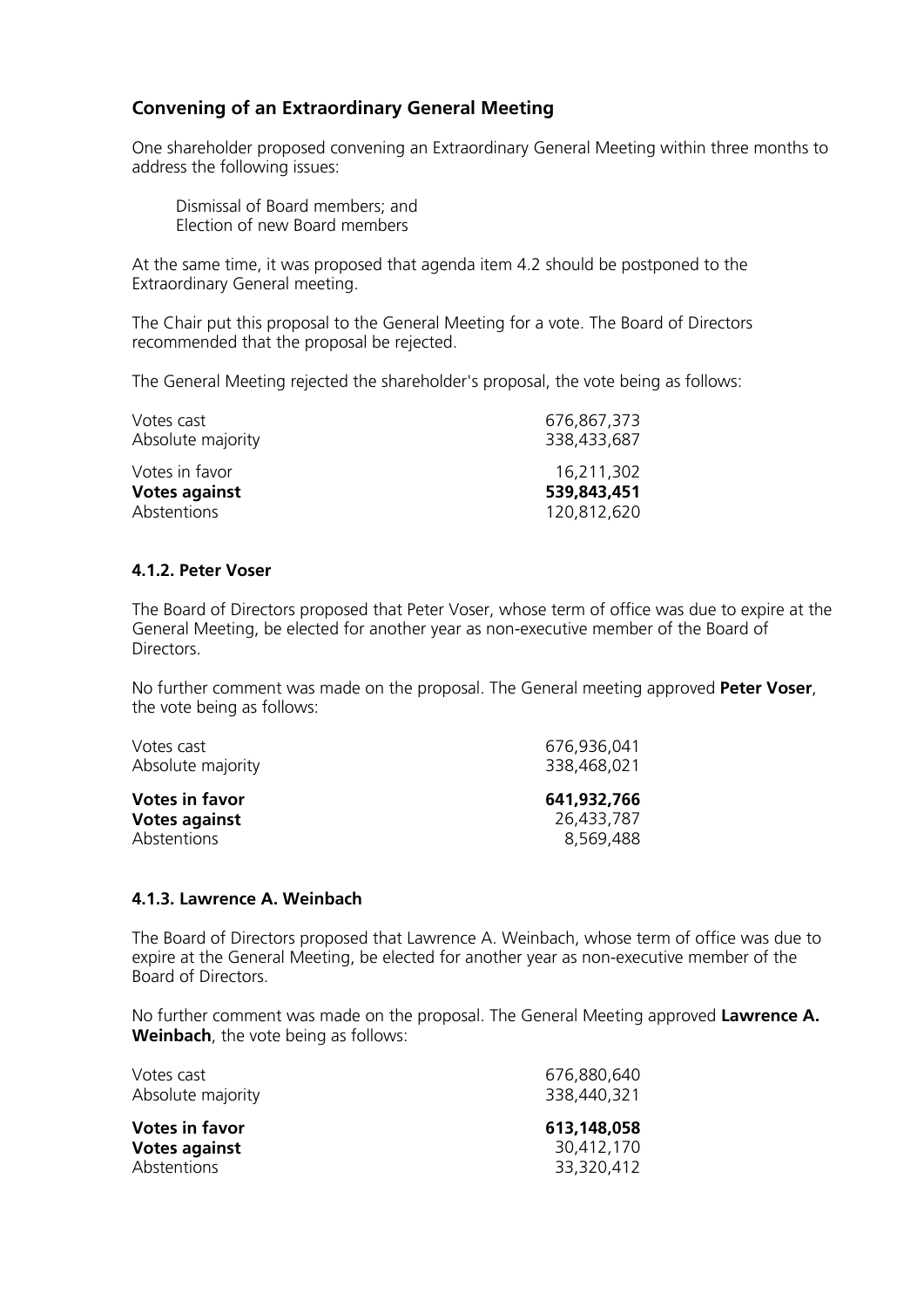# **Agenda item 4.2 Election of new Board Members**

### **4.2.1. David Sidwell**

The Board of Directors proposed that David Sidwell be elected as non-executive member of the Board of Directors for a term of office of one year.

The General Meeting approved the nomination, the vote being as follows:

| Votes cast<br>Absolute majority | 676,820,421<br>338,410,211 |
|---------------------------------|----------------------------|
| <b>Votes in favor</b>           | 657,168,671                |
| <b>Votes against</b>            | 11,305,021                 |
| Abstentions                     | 8,346,729                  |

### **4.2.2. Peter Kurer**

The Board of Directors proposed that Peter Kurer be elected as executive member of the Board of Directors for a term of office of one year.

The proposal made by a shareholder to delete agenda item 4.2.2 could not be approved for reasons explained by the Chair. A lengthy discussion followed, focusing mainly on Peter Kurer's suitability as chairman of the Board of Directors. Various shareholders proposed alternative candidates for election in place of the person put forward by the Board of Directors. The Board of Directors said it was unable to support these proposals and restated its original proposal.

The Chair proceeded to take a vote on the election of Mr. Kurer. If Mr. Kurer is elected, the election of the candidates proposed by the shareholders would no longer be relevant.

The General Meeting approved the election of Peter Kurer to the Board of Directors, the vote being as follows:

| Votes cast<br>Absolute majority | 671,709,993<br>335,854,997 |
|---------------------------------|----------------------------|
| <b>Votes in favor</b>           | 585,482,116                |
| <b>Votes against</b>            | 44,897,102                 |
| Abstentions                     | 41,330,775                 |

### **Agenda item 4.3 Re-election of the Auditors (Ernst & Young AG, Basel)**

In accordance with the proposal made by the Board of Directors and based on the recommendation of the Audit Committee, the General Meeting elected Ernst & Young AG, Basel, as Auditors for a further period of office of one year, the vote being as follows:

| 670,480,744<br>335,240,373 |
|----------------------------|
| 644,844,827                |
| 18,222,067                 |
| 7,413,850                  |
|                            |